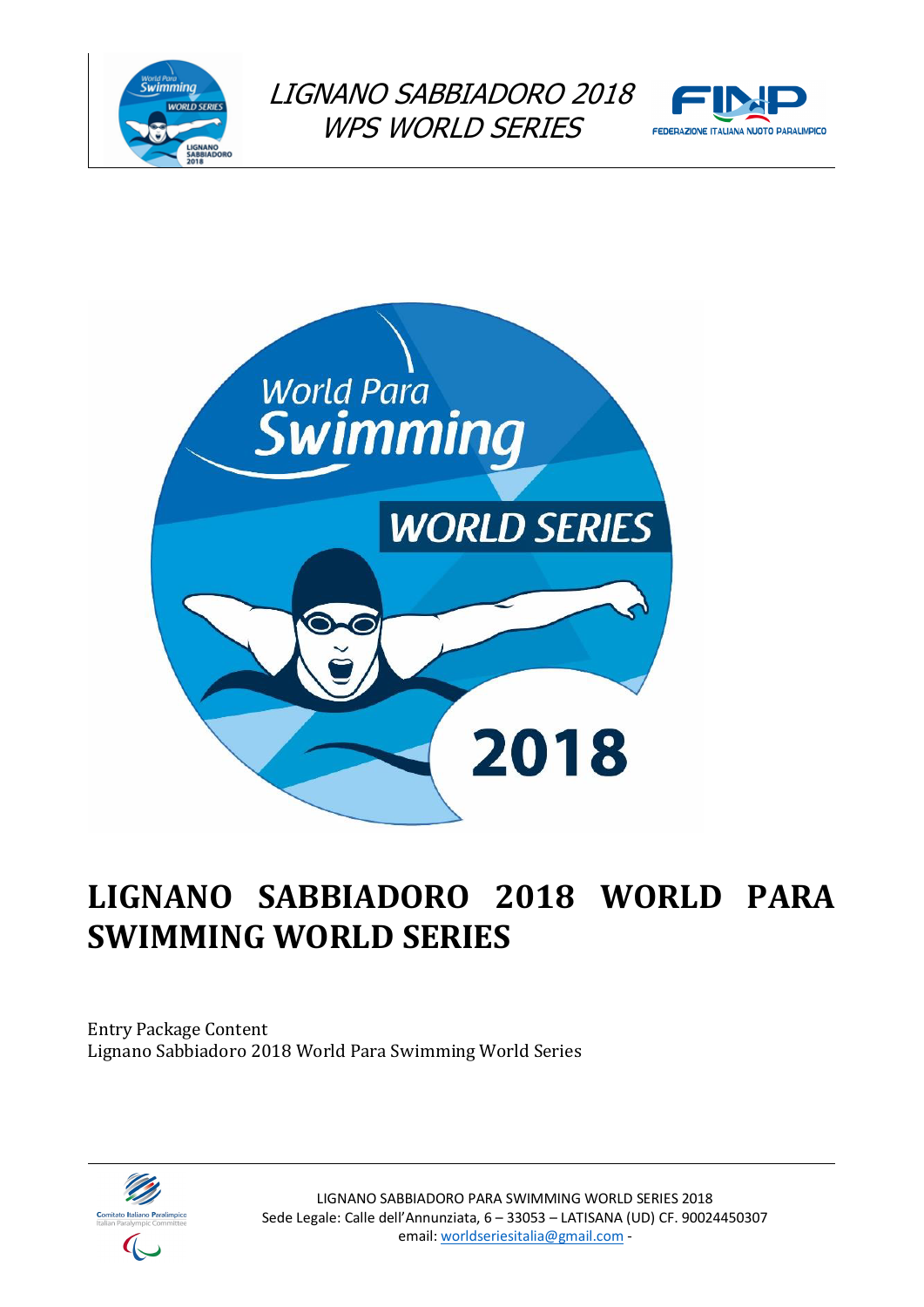



### **INTRODUCTION**

The Italian Paralympic Swimming Federation is pleased to invite all the NPCs and clubs to take part in the first edition of the Italian WPS World Series event that will be held at Lignano Sabbiadoro (Udine) from May 24<sup>th</sup> to 27<sup>th</sup> 2018. The Organising Committee will make every effort to welcome the swimmers and staff of your federation / club in the best possible way.

# **1. GENERAL INFORMATION**

The event is approved by World Para Swimming and the competition is open to P.I., I.I. and V.I. swimmers. The event will be held according to World Para Swimming Rules and Regulations. Following the WPS rules and regulations  $-$  rule 10.6, no withdrawal after the final entry deadline is possible. The only exception is a medical withdrawal (it shall be reported no later than 30 minutes prior the start of the session).

| 1.1<br><b>Key dates</b> |                                           |
|-------------------------|-------------------------------------------|
| Entry deadline:         | April 9th 2018                            |
| Deadline for payment:   | April 16th 2018                           |
| Official arrival:       | May 20th -23rd                            |
| Training:               | May 22nd -23rd                            |
| P.I. Classification:    | May 21th -23rd                            |
| V.I. Classification:    | May 21th -23rd                            |
| Competition days:       | May 24th - 27th                           |
| Departure:              | May 27 <sup>th</sup> and 28 <sup>th</sup> |

Main contact of LOC: Francesco Bettella: worldseriesitalia@gmail.com Main contact of WPS: Anna-Sophie Hippke: annasophie.hippke@paralympic.org Main contact for classification: Jovana Zrnzevic: <u>Jovana.Zrnzevic@paralympic.org</u>

# **1.2 Venue**

The competition will be held in a fully accessible venue within a sporting village along the beach with pools, soccer fields, tennis courts, and other sports facilities and guesthouses (with more than 2.500 beds, most of them are accessible) in front of the venue.

In the village there are 3 pools, one 33m outdoor and two indoor (50m e 25m), where the competitions will be held.

- Olympic pool  $50x25m 8$  lanes (minimum depth 2m), water temperature  $27,5C°$
- semi-Olympic pool 25x12,5 m 6 lines (minimum depth 1,30m);

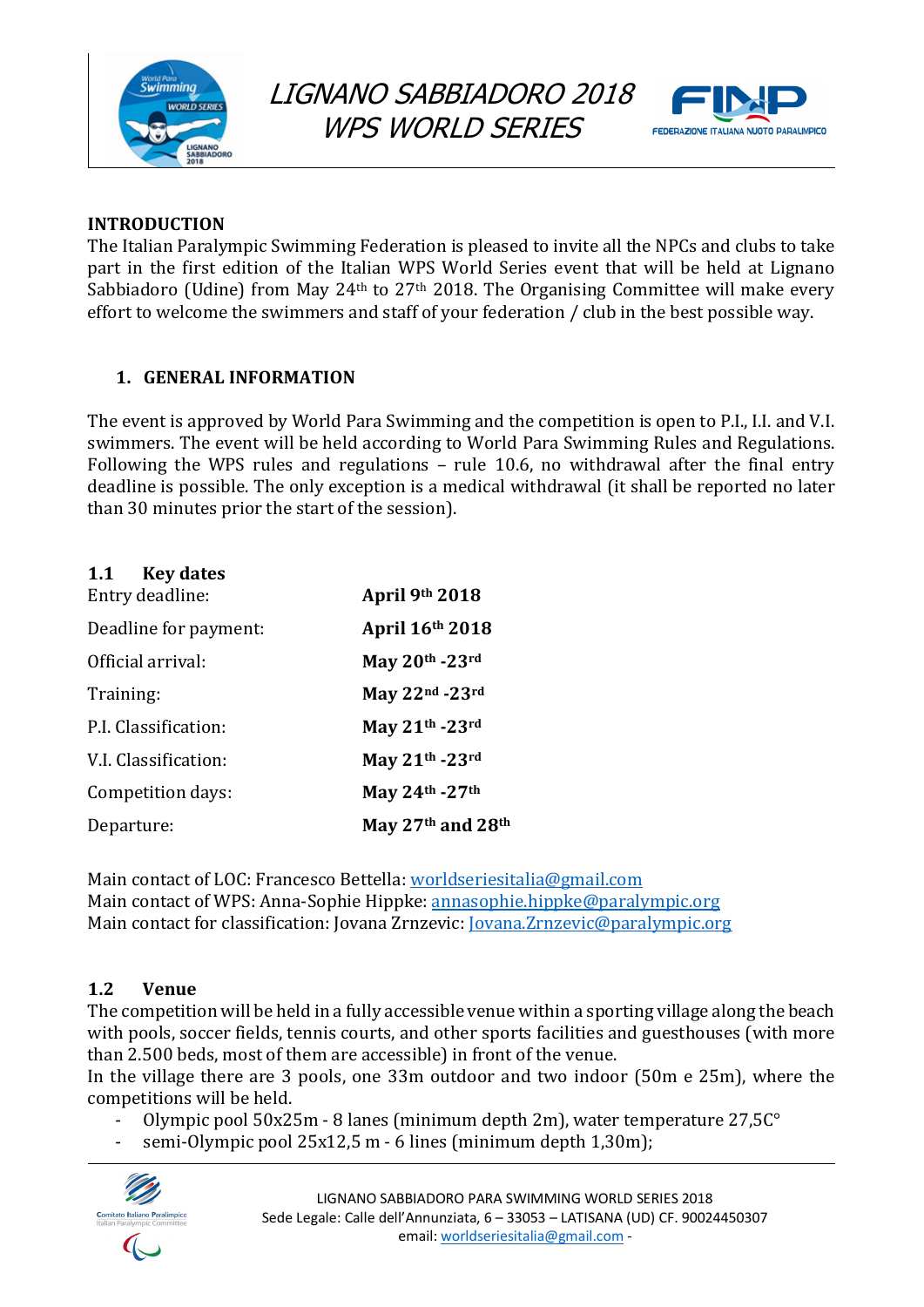



The tribune, with 400 seats, is accessible through a ramp.

Address: **Bella Italia Village** Viale Centrale 29 33054 Lignano Sabbiadoro (Udine) - Italy

Web site: www.bellaitaliavillage.com/en/

### **1.3 Training**

Training will be possible from May  $22<sup>nd</sup>$ . If you need training, fill in the Training and Transportation Service Form and send it back to worldseriesitalia@gmail.com.

If some countries wish to train in these couple of months, they can contact Bella Italia Village at: eloisa.bortolan@bellaitaliavillage.com.

### **1.4 • Travelling to Lignano Sabbiadoro**

**By Plane Venice Airport (Marco Polo)** http://www.veniceairport.it/en/ **Treviso Airport (A. Canova)** http://www.trevisoairport.it/en/

### **By Train**

**Mestre Train station** is wheelchair accessible. Please pay attention when you book the train: Mestre is different from Venezia, they are two different stations. **Udine Train station** is wheelchair accessible.

### **1.5 LOC Transportation Service**

LOC offers the transportation service from and to Mestre train station and from and to the Venice and Treviso airports and the Village. The cost of the transportation service is included in the entry fee.

If you need this service, please fill in the attached Training and Transportation Service Form

and send it back to trasporti@worldseriesitalia.com no later than May 1<sup>st</sup> 2018.

Inside the village there's no need for transportation because both accommodation and competition venue are within the Village.

Since the summer season starts in June, there will be limited public transportation in Lignano Sabbiadoro in May. The town has 6.000 inhabitants in winter and 150.000 in summer during the weekend. In May the temperature will be about  $23C^{\circ}$ .

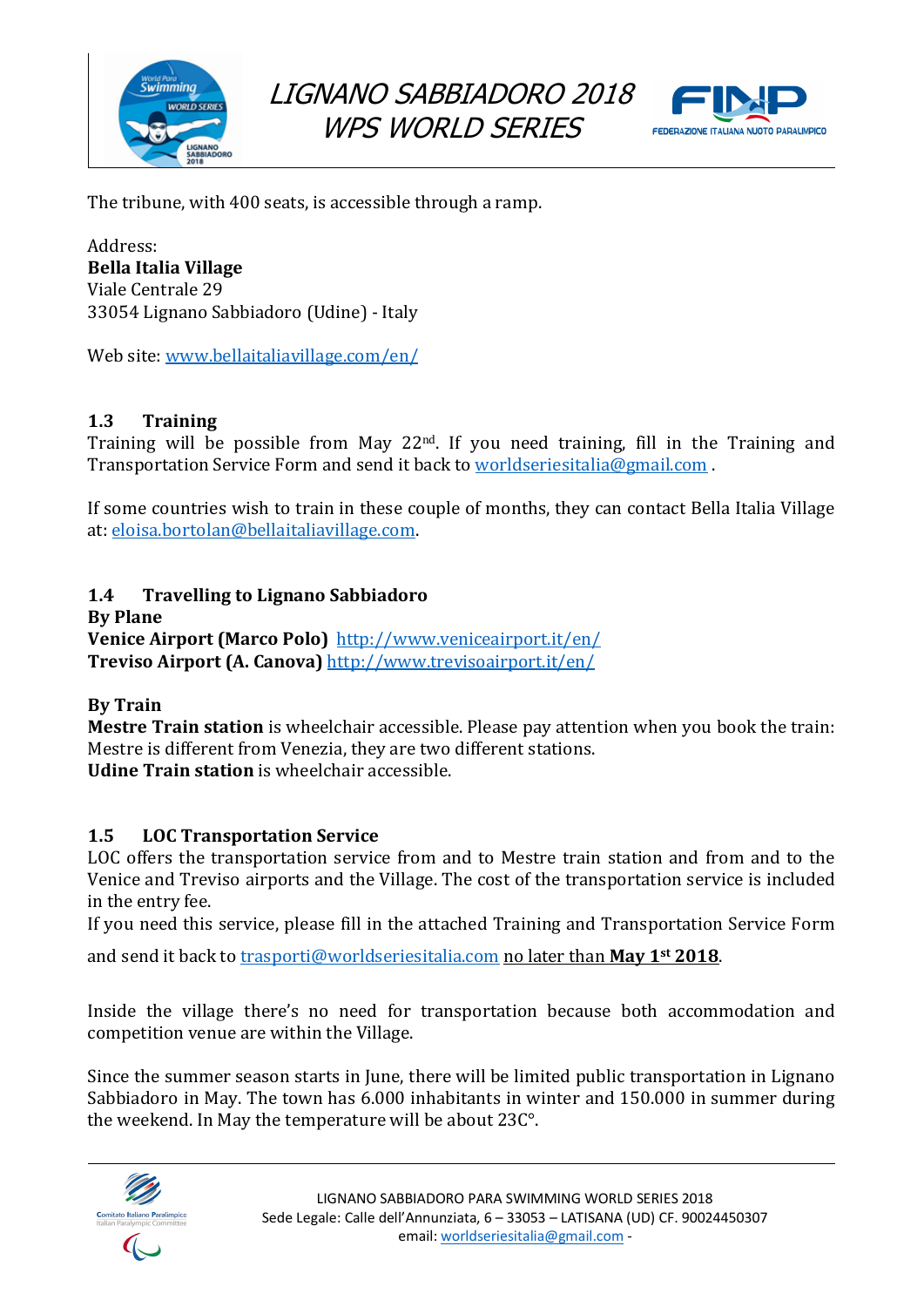



# **1.6 Visas**

It is responsibility of each nation or club to ensure that they have the proper documentation to enter Italy. If you require a Visa to enter Italy, please send an e-mail listing all the participants, their roles, their passport numbers and expiration dates to  $v$ , barbera@finp.it.

# **1.7 Accommodation and prices**

For accommodation please contact Bella Italia Village at: booking@worldseriesitalia.com  $\epsilon$  67 per person per day, full board in single room

 $\epsilon$  47 per person per day, full board in double room

 $\epsilon$  42 per person per day, full board in multiple room

# **2. SPORT ENTRIES**

### **2.1 Entries by name**

Online Entry System: we will soon inform you about the name of the system. Entries should be submitted by National Paralympic Committees. In case you want to enter as a club, you will have to send a letter with all endorsed entries, signed by your NPC.

Entry opening: **March 15<sup>th</sup> 2018** 

Entry deadline: **April 9th 2018** 

# **2.2 Competition Fee**

The competition fee is  $\epsilon$  200 per athletes and  $\epsilon$  80 per staff member (transportation included). Deadline for payment: **April 16th 2018** 

Cancellation policy: a 50% refund will be given until April  $25<sup>th</sup>$ . After this date no refund will be given.

### **2.3 Swimmers Eligibility**

Swimmers must hold an active WPS license for the current sports season.

### **2.4 Competition format and Schedule**

Morning**: Multi Class Heats**

Afternoon**: Multi-disability Finals**

**Only international classified athletes can proceed to A and B final.** For the composition of the finals, the World Para Swimming score system will be used.

- **A** final: best 8 point results in the morning heats
- **B** final: from 9 to 16 best point results in the morning heats

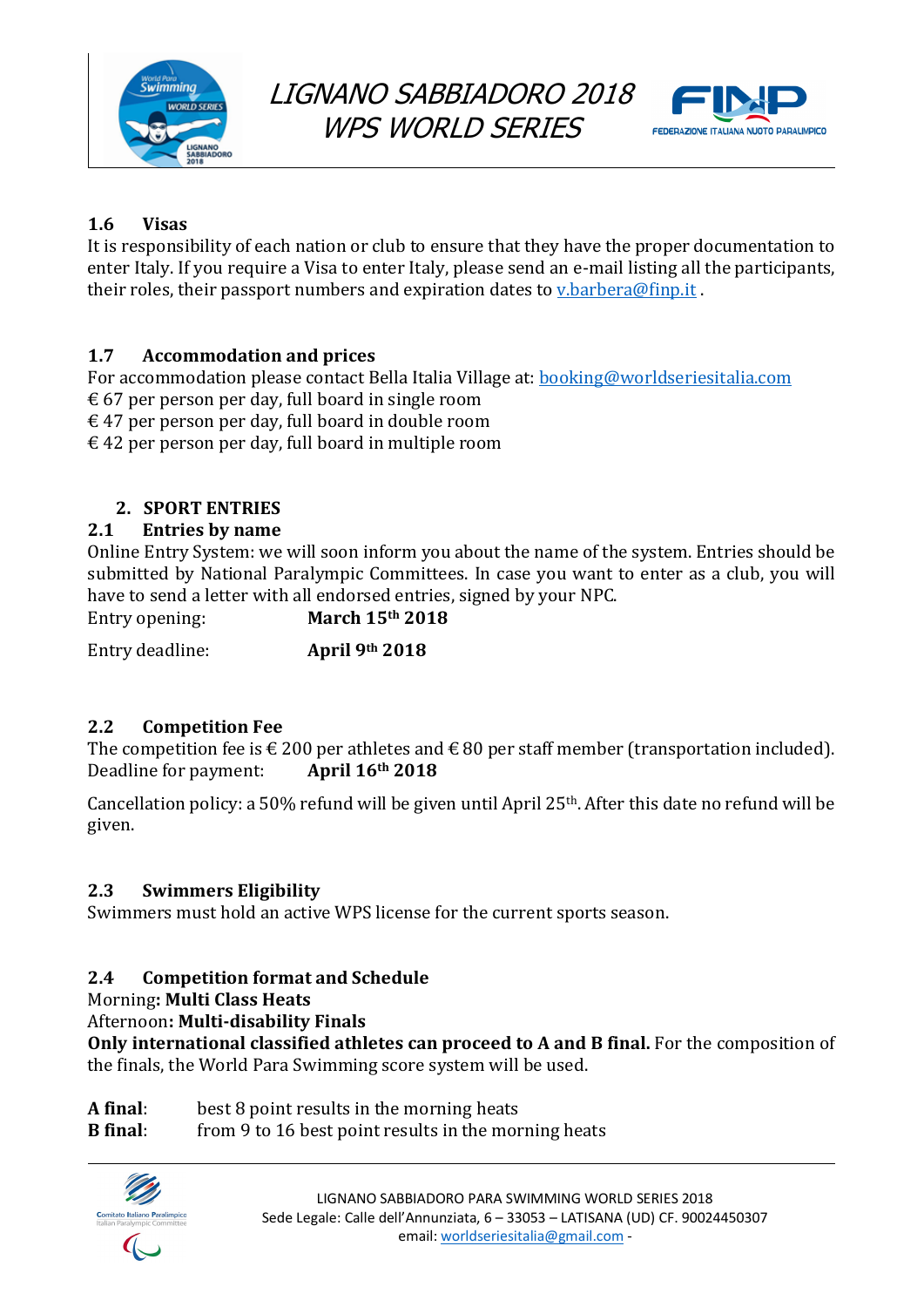



**Youth final:** 8 best point results for athletes born in 2000 and after (except qualified for A or B final)

All young swimmers (whether in A or B or Youth finals) will enter in Young ranking after the finals.

| <b>SESSION 1: Thursday, May 24th - morning</b> |                                                                          |  |
|------------------------------------------------|--------------------------------------------------------------------------|--|
| H. 07.45 - 09.00                               | warm up 50m pool                                                         |  |
| H. 09.15                                       | competition start                                                        |  |
|                                                | During the competition the 25m pool will be always available for warm up |  |

| 100 m Freestyle * | $S1-S13$         | M/F |
|-------------------|------------------|-----|
| 100 m Backstroke  | S1-S2 and S6-S14 | M/F |
| 200 m Freestyle   | S2-S5 and S14    | M/F |

\* Only for World Series swimmers

H. 15.45 - 16.45 warm up 50m pool H. 17.00 competition start During the competition the 25m pool will be always available for warm up

### **Finals**

| M/F |
|-----|
| M/F |
| M/F |
|     |
|     |
|     |
|     |

### **Victory Ceremonies**

| <b>SESSION 3: Friday May 25th - morning</b> |                                                                          |  |
|---------------------------------------------|--------------------------------------------------------------------------|--|
| H. 07.45 - 09.00                            | warm up 50m pool,                                                        |  |
| H. 09.15                                    | competition start                                                        |  |
|                                             | During the competition the 25m pool will be always available for warm up |  |

| SB <sub>2</sub> -SB <sub>3</sub> | M/F |
|----------------------------------|-----|
| <b>SM5-SM14</b>                  | M/F |
| $S1-S5$                          | M/F |
| SB4-SB14                         | M/F |
|                                  |     |

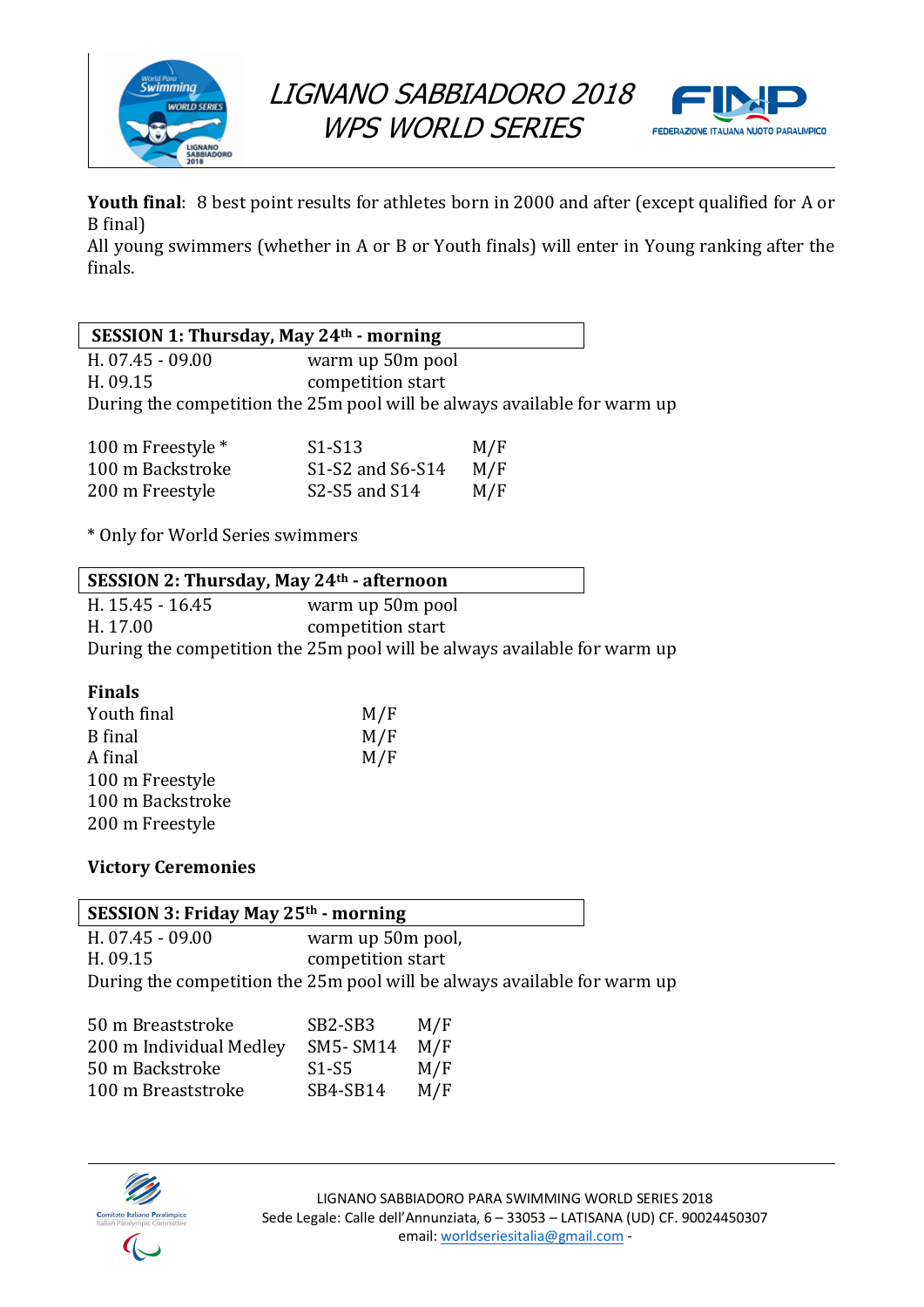



# **SESSION 4: Friday May 25th - afternoon**

H. 15.45 - 16.45 warm up 50m pool H. 17.00 competition start During the competition the 25m pool will be always available for warm up

### **Finals**

 $\overline{\Gamma}$ 

| Youth final                          | M/F |
|--------------------------------------|-----|
| <b>B</b> final                       | M/F |
| A final                              | M/F |
| Relay                                |     |
| 50 m Breaststroke                    |     |
| 200 m Individual Medley              |     |
| 50 m Backstroke                      |     |
| 100 m Breaststroke                   |     |
| Relay                                |     |
| Mixed 4x50 m Freestyle 20 pt (S1-10) |     |
| Mixed 4x100 m Freestyle (S14)        |     |

### **Victory Ceremonies**

| <b>SESSION 5: Saturday May 26th - morning</b> |                                                                          |  |
|-----------------------------------------------|--------------------------------------------------------------------------|--|
| H. 07.45 - 09.00                              | warm up 50m pool,                                                        |  |
| H. 09.15                                      | competition start                                                        |  |
|                                               | During the competition the 25m pool will be always available for warm up |  |

| 50 m Freestyle  | $S1-S13$ | M/F |
|-----------------|----------|-----|
| 400 m Freestyle | $S6-S13$ | M/F |

ITALIAN TROPHY YOUTH FINAL 50 FREE born 2002-2008 M/F ITALIAN TROPHY YOUTH FINAL 50 BACKSTROKE born 2002-2008 M/F

### **Victory Ceremonies of**

ITALIAN TROPHY YOUTH FINAL 50 FREE born 2002-2008 M/W ITALIAN TROPHY YOUTH FINAL 50 BACKSTROKE born 2002-2008 M/W

| SESSION 6: Saturday May 26th - afternoon |                                                                          |  |
|------------------------------------------|--------------------------------------------------------------------------|--|
| H. 15.45 - 16.45                         | warm up 50m pool                                                         |  |
| H. 17.00                                 | competition start                                                        |  |
|                                          | During the competition the 25m pool will be always available for warm up |  |

#### **Finals**

| Youth final    | M/F |
|----------------|-----|
| <b>B</b> final | M/F |

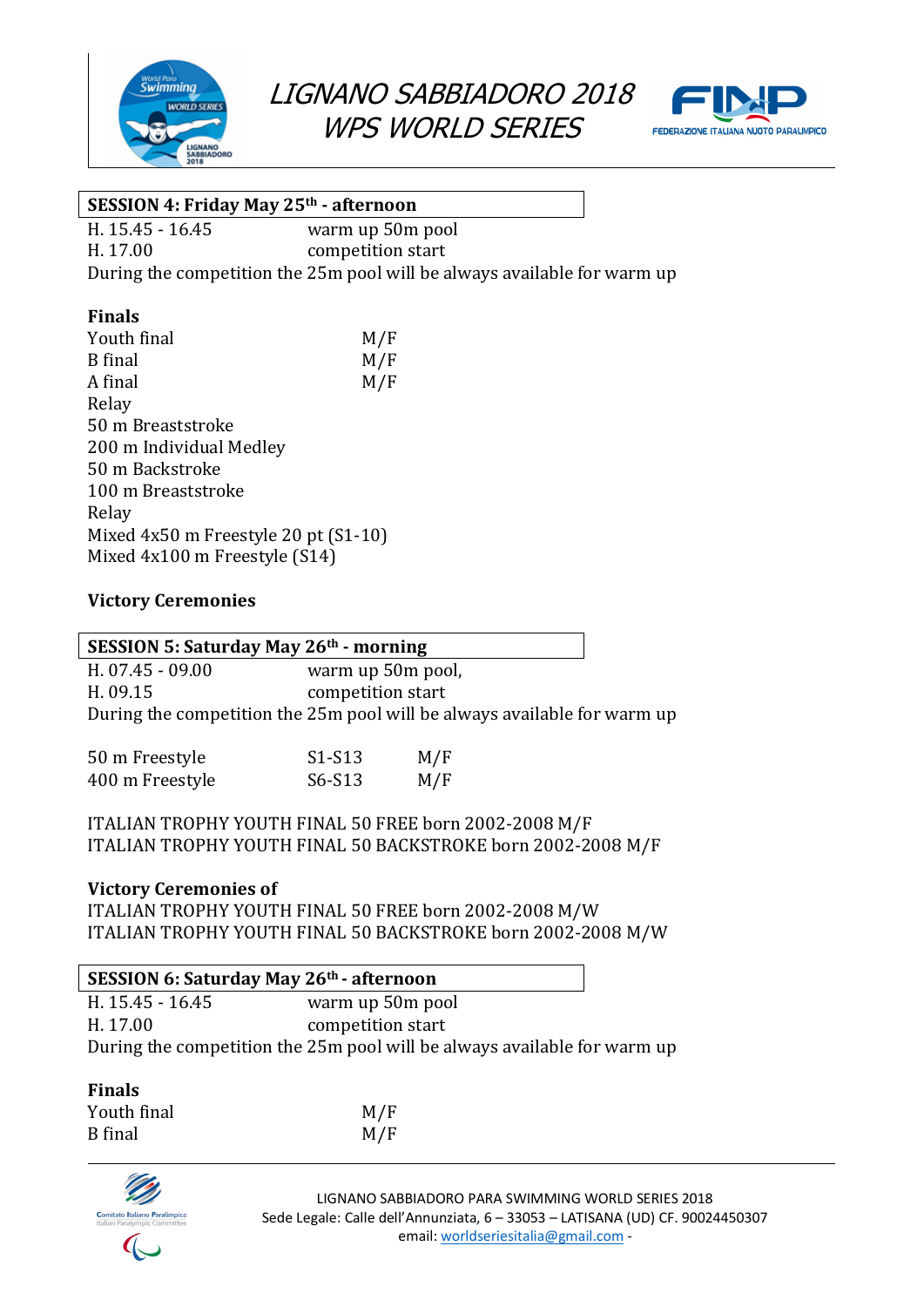



A final M/F 50 m Freestyle 400 m Freestyle Relay 4x100 m Medley 34 pt (S1-10) Male 4x100 m Medley 34 pt (S1-10) Female Mixed 4x100 m Freestyle 49 pt (S11-13)

### **Victory Ceremonies**

| SESSION 7: Sunday May 27 <sup>th</sup> - morning |                                                                          |  |
|--------------------------------------------------|--------------------------------------------------------------------------|--|
| H. 07.45 - 09.00                                 | warm up 50m pool,                                                        |  |
| H. 09.15                                         | competition start                                                        |  |
|                                                  | During the competition the 25m pool will be always available for warm up |  |

| 100 m Freestyle *                      | S1-S13         | M/F |  |  |
|----------------------------------------|----------------|-----|--|--|
| 50 m Butterfly                         | $S5-S7$        | M/F |  |  |
| 100 m Butterfly                        | S8-S14         | M/F |  |  |
| 150 m Individual Medley                | <b>SM3-SM4</b> | M/F |  |  |
| Relay                                  |                |     |  |  |
| 4x100 m Freestyle 34 pt (S1-10) Male   |                |     |  |  |
| 4x100 m Freestyle 34 pt (S1-10) Female |                |     |  |  |
| Mixed 4x50 m Medley 20 pt (S1-10)      |                |     |  |  |
|                                        |                |     |  |  |

\* Only for Italian Club Championships swimmers

# **Victory Ceremonies of**

Italian Male Team Cup 2018 Italian Female Team Cup 2018 Italian Club Championships Cup 2018

| SESSION 8: Sunday May $27th$ - afternoon (1 hour before the other sessions) |                   |  |  |  |
|-----------------------------------------------------------------------------|-------------------|--|--|--|
| H. 14.45 - 15.45                                                            | warm up 50m pool  |  |  |  |
| H. 16.00                                                                    | competition start |  |  |  |
| During the competition the 25m pool will be always available for warm up    |                   |  |  |  |
|                                                                             |                   |  |  |  |
| <b>Finals</b>                                                               |                   |  |  |  |
| Youth final                                                                 | M/F               |  |  |  |
| $R$ final                                                                   | M / F             |  |  |  |

 $M/F$ 

| <b>B</b> final          | M/F |
|-------------------------|-----|
| A final                 | M/F |
| 50 m Butterfly          |     |
| 100 m Butterfly         |     |
| 150 m Individual Medley |     |